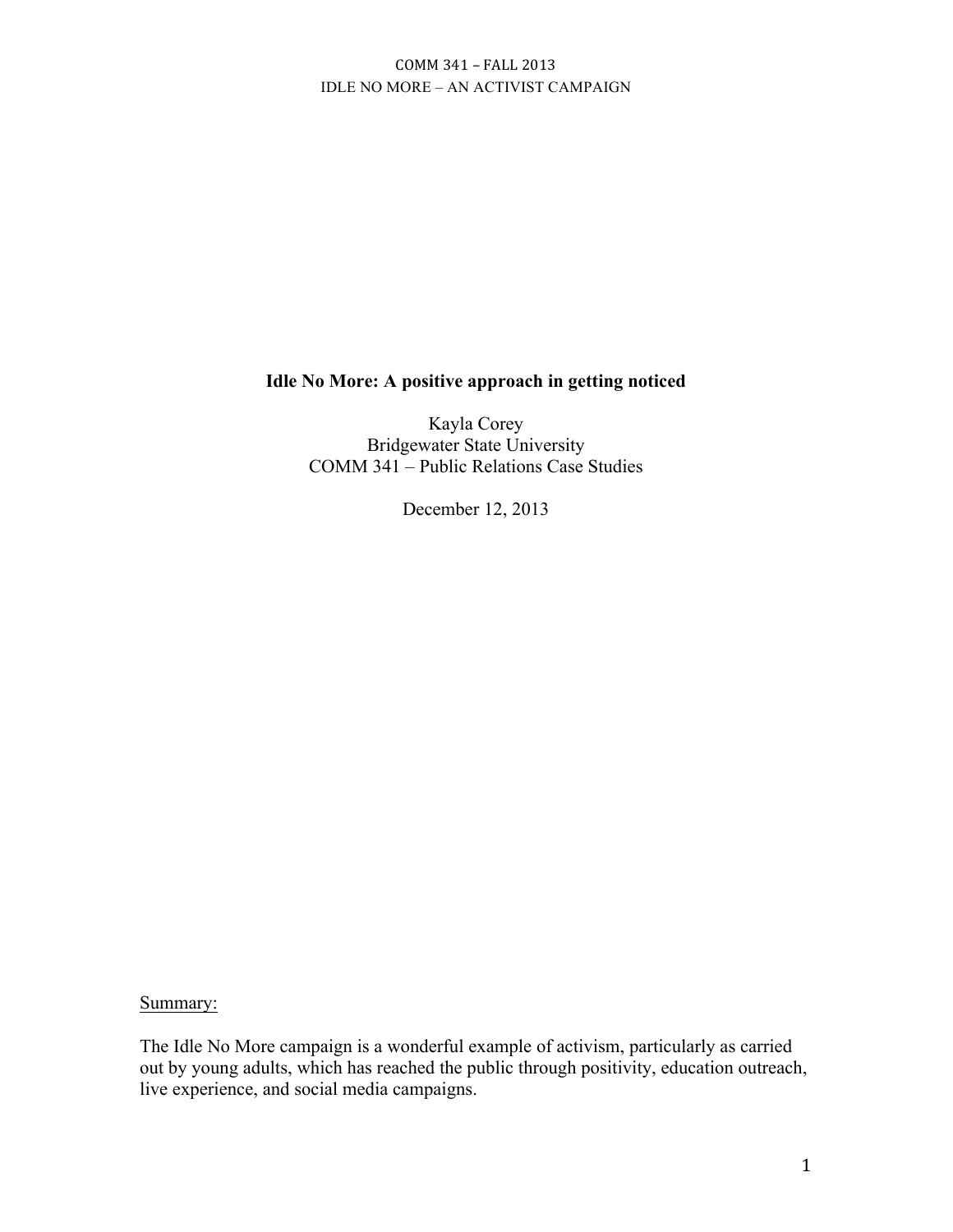#### **Background**

The Idle No More movement began in late 2012 and has quickly gained lots of attention. Their vision states that they "call(s) on all people to join in a peaceful revolution, to honor Indigenous sovereignty, and to protect the land and water". To state the complex situation simply: The Canadian government passed Bill C-45, which imposed on a treaty with Aboriginals in Canada. This bill was passed to give prime ministers more power over energy and pipeline projects, but will have negative effects on the environment. One example is the Navigable Waters Protection Act, which will be violated "leaving less than 1 percent of Canada's waterways protected" (Bernd, 2013). Idle No More has spanned past the Natives and other Canadians have joined the movement. This case study asks in which ways the Idle No More campaign gains success through its incorporation of social media and live experiences. It also focuses on the significance of youth participation in the campaign's success.

#### **Findings**

There are many environmental and political protests, but not all gain notice worldwide. Idle No More has run a smart campaign in that they realized the power of positive actions. They hold rallies and teach-ins in which they educate people on the complicated issue they're fighting against. The campaign has also organized a sort of flash mob dance incorporating drums and chanting and representing a bit of their culture. The group is peaceful and informative, and also incorporates the rest of Canada in the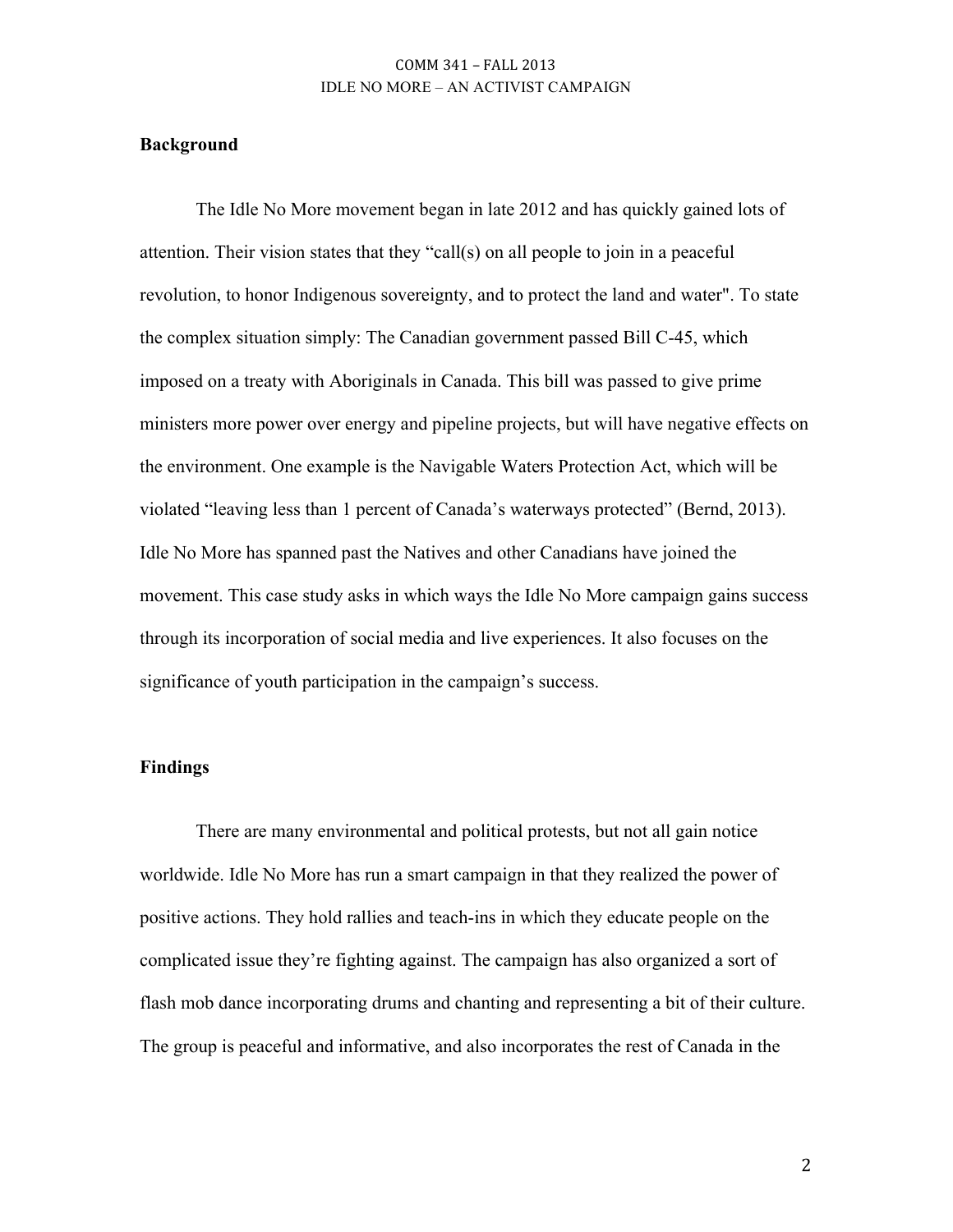issue. They recognize that although it's their treaty that's been violated, the environment of all citizens will be affected.

Social media has also been a great strength in this campaign. Idle No More has a Twitter account with nearly 6,000 followers and a Facebook page with over 119,000 likes. A University of Saskatchewan student, 22-year-old Erica Lee, shared her view on the importance of social media in this movement with *Toronto Star*: "Traditionally, it's the chiefs and the people in power that have the ability to speak to the media, whereas now, people like me — university students who have been involved in this kind of stuff — are getting interviewed," Lee said.

Social media campaigns and youth activists seem to go hand in hand. Technology is second nature to young adults, and this is an advantage in the campaigning world. The young members of the Idle No More movement are a huge asset to the group and serve as a bridge to the outside world.

In an article from Truthout, Cofounder of Idle No More, Sheelah McLean gives her opinion on the importance of positivity in a campaign:

This movement has been built on love and spirituality. It's been built in a peaceful way," McLean says. "There are so many ceremonies and prayers that are part of the rallies and part of the flash-mob round dances, a part of the movement." McLean believes it's this power of ceremony and ritual as well as the articulation of long-suppressed truths about the relationship between colonization, oppression and ecology that has drawn the outpouring of love for the movement (Bernd, 2013)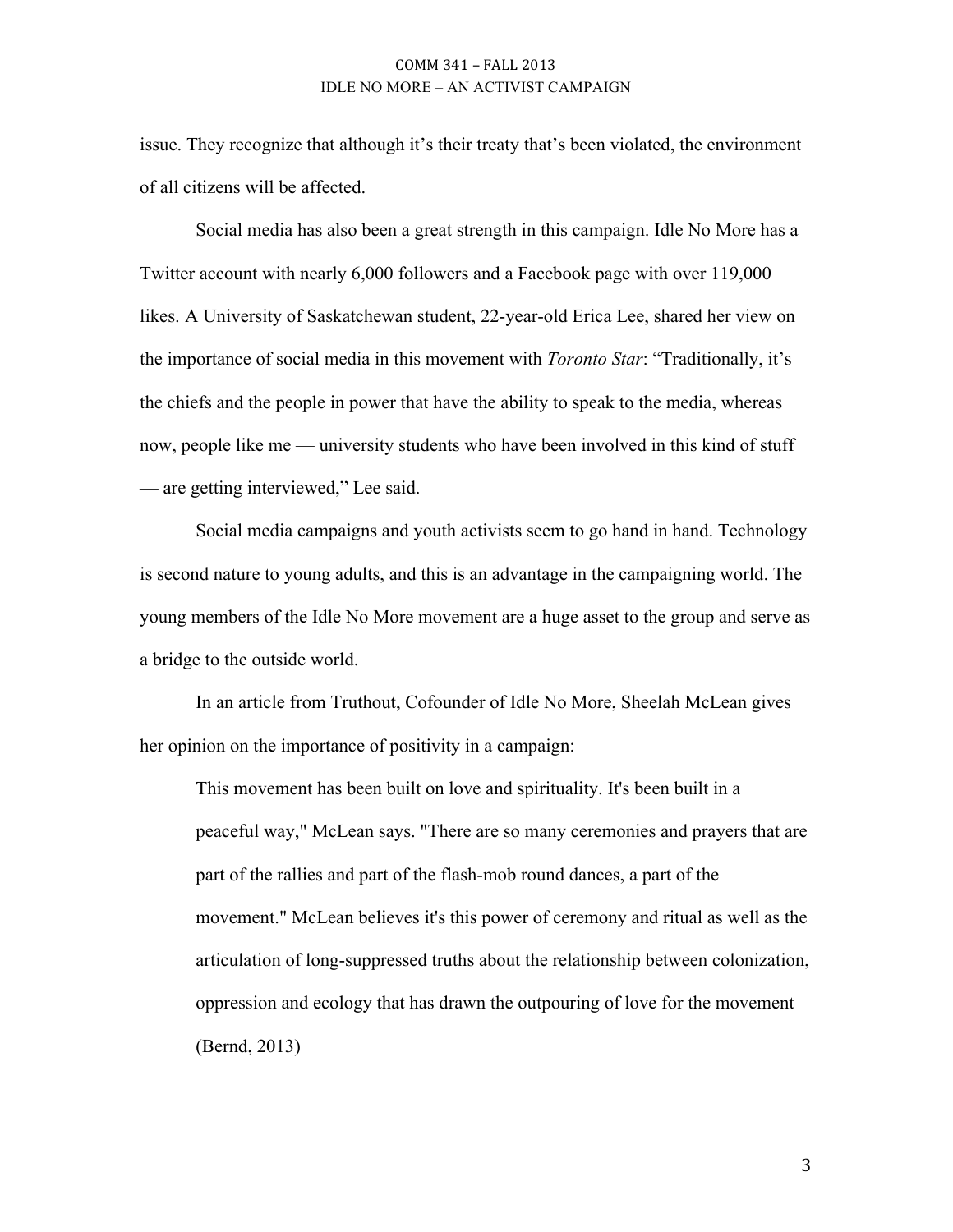The organization's dedication to connect with their neighbors has definitely proved instrumental. They don't put on speeches about how *they're* being wronged and the government hates *them.* Instead, they are educating the community with care to show how preserving the environment is relevant to everyone.

One pivotal action taken that gained attention was when Attawapiskat Chief, Theresa Spence went on a six week hunger strike with only fluids but no solid foods. This feels like a somewhat less extreme, but Ghandi-esque gesture, but this, rather than violent protests, was their strategy get Prime Minister Stephen Harper to meet with Idle No More. Unfortunately, though he said he'd consider it, the Prime Minister has still failed to allow this meeting. In the past months, Idle No More has hit some controversy. At a protest in October both they and the police forces, the RCMP, became violent. In my opinion, this somewhat damaged the cause's non-violent image but supporters were more outraged by the RCMP's actions than the Natives'. Reporters and onlookers weren't able to get many photos or video footage due to barricades, leaving the protesters as the main source of news and social media. This definitely gave them the advantage, as the story was told from their point of view.

#### **Conclusion**

Idle No More has been a reasonably well-run campaign. The movement won Samara's Best Democratic Moment of 2012, following in the steps of the Occupy Movement, which won the award in 2010. The similarity with these movements is that they both grew through in great part due to social media. This progressive campaign is

4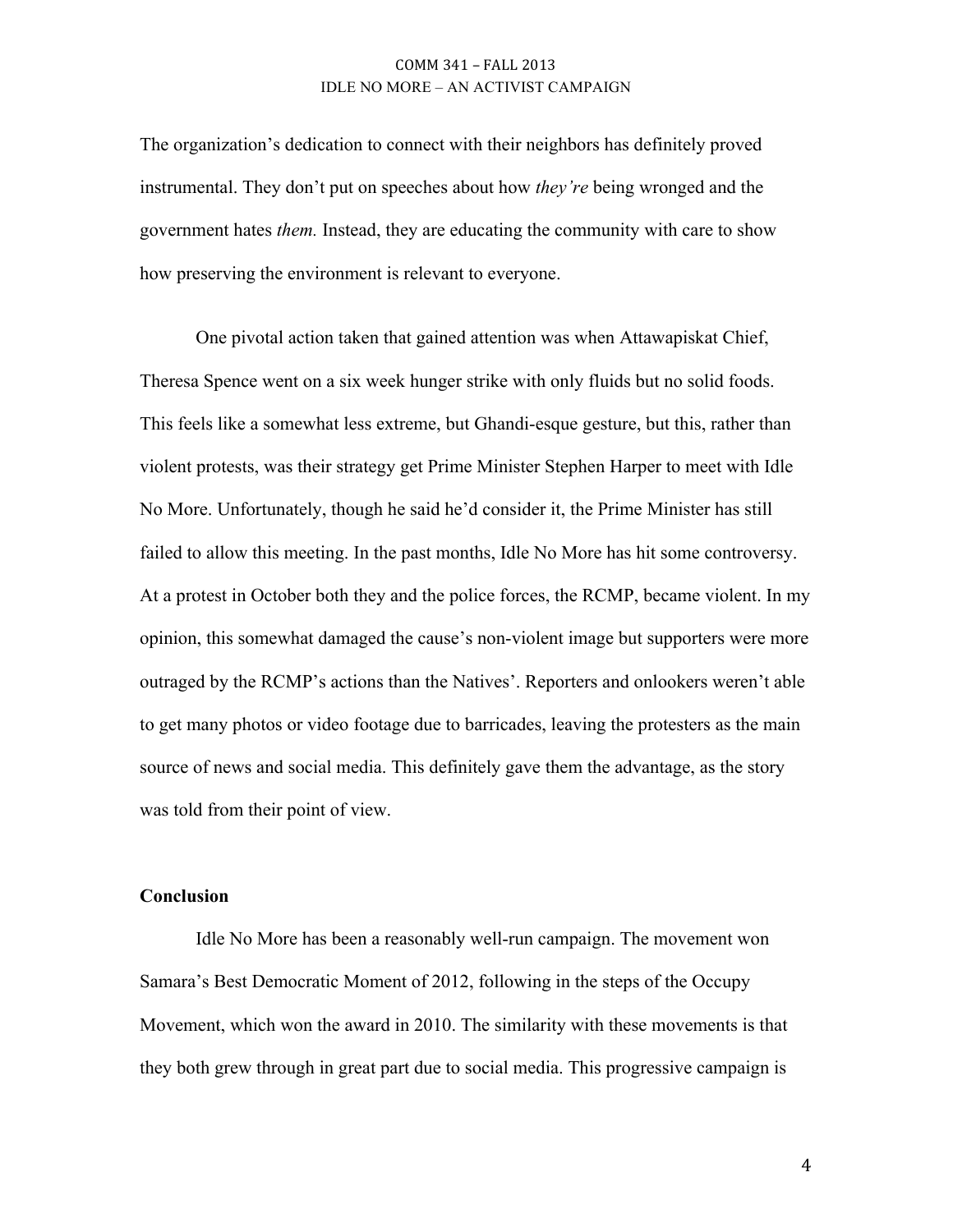inclusive and for the most part, positive. And the young members have the perspective to really reach all generations. The campaign is still going strong almost a year later, but unfortunately much of the news on it has fizzled out. Two days ago Idle No More protesters marched to Parliament Hill to discuss the First Nations Education Act. These issues could be followed up on by following the progress the group makes with the C-45 bill and their Education Act.

Idle No More has been a significant movement for its perseverance, followthrough and generally positive actions. Campaigns fueled by only anger, like Occupy Wall Street, don't have staying power. Hopefully these protesters will stay true to their peaceful nature and still promote change. This really is an inspired *and* inspiring movement that was very enlightening to learn about.